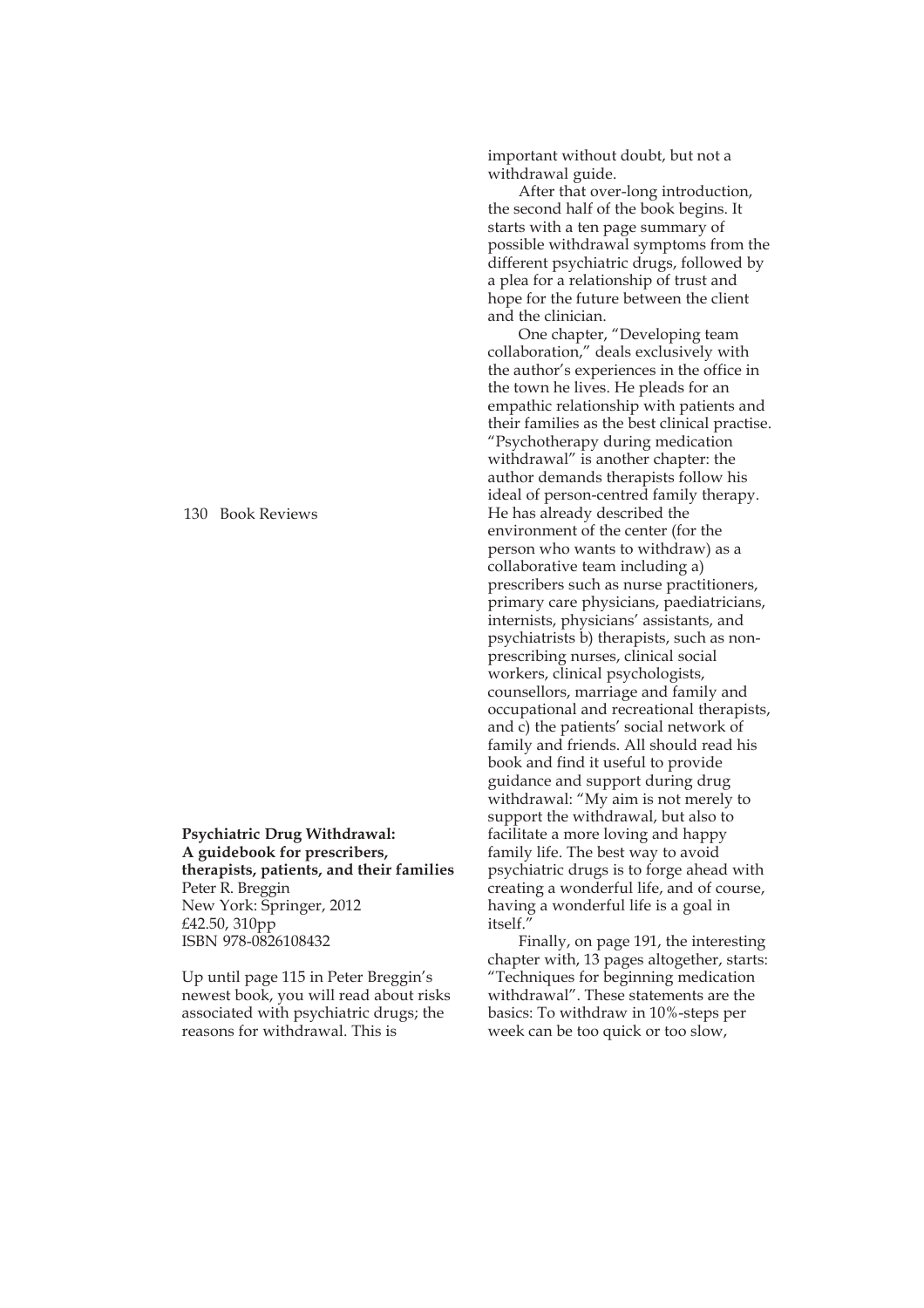depending on the duration of the previous drug intake, and sometimes a dangerous drug-caused illness requires immediate withdrawal. A small dose reduction at the beginning of the withdrawal process as "test reduction" can be helpful. To withdraw one drug at a time each step of the way is best. Sometimes it is advantageous to finish one drug reduction at a time. If drugs counteract, it can help to reduce them alternately. Often it is best to remove the class of medication that has been most recently started. Drugs with severe acute and chronic adverse effects like neuroleptics and lithium should be reduced with priority. A night-time sleep aid should usually be the last drug withdrawn. And he gives proposals how to make small dose reductions follow: pill cutters, mixing the tablet powder into food, switching from shortacting benzodiazepines or antidepressants to long-acting drugs or not.

The remaining 60 pages contain withdrawal cases in the author's office and end with concluding thoughts, where he manifests his hope that his guide will be useful in bringing together prescribers, therapists, patients, and their families who wish to be involved in a person-centred collaborative approach.

I am ambivalent about the book. I had expected a lot of practical information for people who are, in general, left alone when they decide to withdraw their psychiatric drugs and for prescribers, when they chose to support withdrawal. Now the patients are told they should trust their doctor. Trust in the doctor who has prescribed psychiatric drugs without informed consent and does not want to initiate or support withdrawal? And they should attend with all the people around them for family therapy and have a loving family and a wonderful world. Participate in family therapy and

disclose all family problems (for example, past emotional or sexual abuse in childhood and after) while still under the influence of psychiatric drugs, when the main interest is not a wonderful life or paradise on earth, but simply to receive support to get rid of the drugs and overcome the withdrawal phase which often is characterized by a hypersensitive nerve system? Attending together with all the involved doctors, nurses, family members and friends? Who ever succeeds in bringing them all to the psychiatrist and making them all empathic supporters of withdrawal? Empathy and trust are fine, but what if there is no trust, what if severe family problems led to the administration of psychiatric drugs, and the person who plans to withdraw wants the boundless attention of the doctor and in this stressful situation anything else but disputes with scary nurses, scary fathers and scary mothers? Can a simple plea for empathy make the past and the current problems dissolve into air and bring about paradise immediately? In an ideal situation this might be the result of a long process.

I have the impression that the author generalises his personal experiences and combines them with a family ideology common to many conservative American groups. Together with a supportive family and wider network people may come trustfully to him as the good doctor and he delivers fantastic support in withdrawal. But what about all other patients whose reality looks different? Those that are alone? The black sheep of the family? Those who face doctors identified remember the Mind UK research project "Coping with Coming Off" - as the least helpful group to those who wanted to reduce or come off psychiatric drugs? If the author would make an effort to look beyond his limited personal experience in his office, he might understand that his guidance does not match the reality